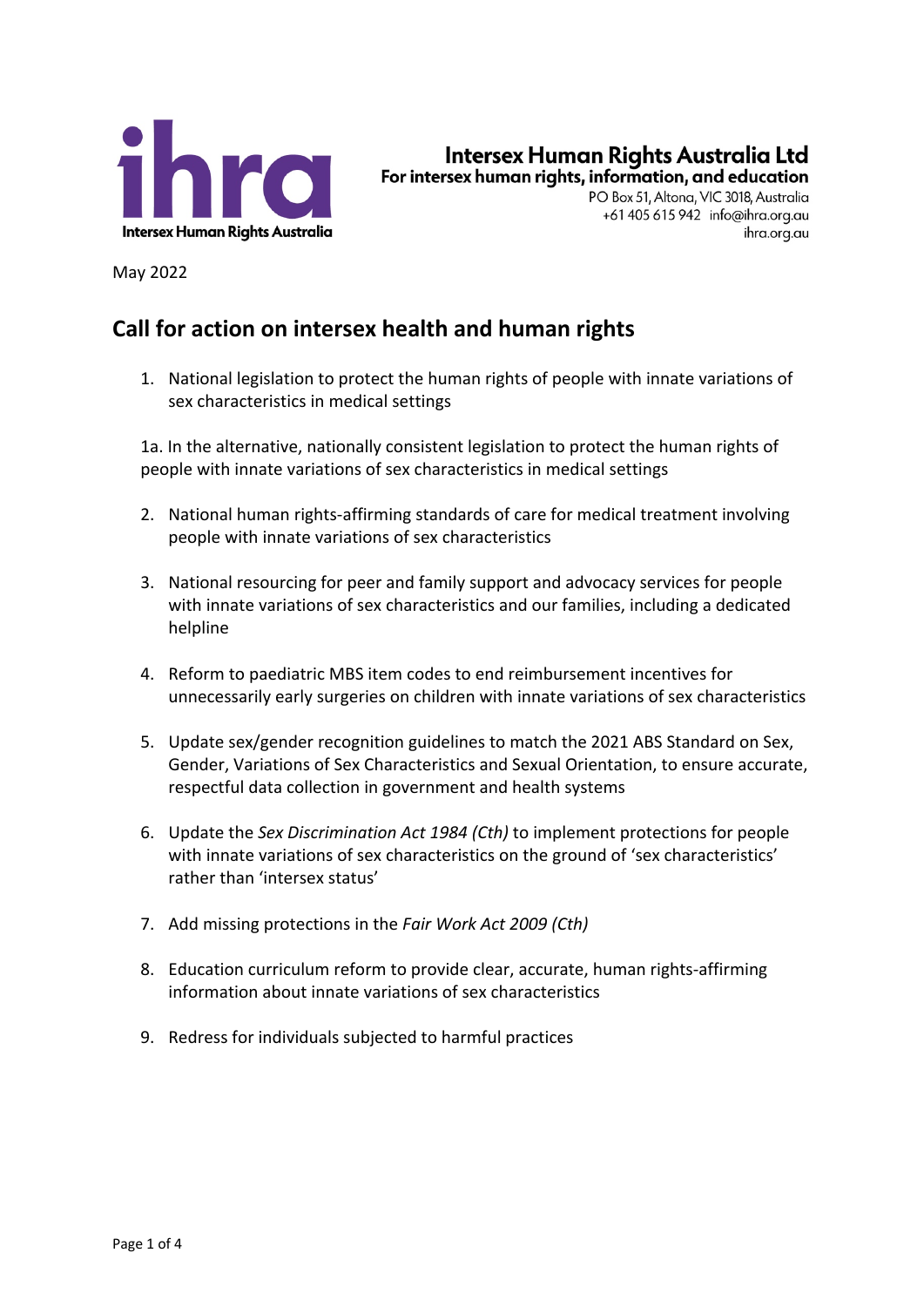## **Explanatory information**

- **1. National legislation to protect the human rights of people with innate variations of sex characteristics in medical settings**
- Implements recommendations 1, 4, 7, 8 and 9 of the 2021 Australian Human Rights Commission (AHRC) report *'Ensuring health and bodily integrity: towards a human rights approach for people born with variations in sex characteristics'*
- Also implements calls for reform by UN Treaty Bodies (CEDAW, CRPD, CRC, HRC, CESCR), the regional intersex community consensus Darlington Statement, and the Yogyakarta Principles plus 10
- Implementation addresses calls by the Australian Medical Association and Public Health Association of Australia 2021 position statements
- Builds on work with the ACT and Victorian governments
- Key departments: Attorney General's Department (AGD) and Health Department
- Key organisations: IHRA, Equality Australia

## **1a. In the alternative, nationally consistent legislation to protect the human rights of people with innate variations of sex characteristics in medical settings**

- **2. National human rights-affirming standards of care for medical treatment involving people with innate variations of sex characteristics**
- Legislation is necessary to set a framework and enforcement in the absence of evidence for medical practices
- Implements recommendations 3 and 6 the 2021 AHRC report
- Also implements calls for reform by UN Treaty Bodies, and the Darlington Statement
- Key department: Health Department
- Key organisations: IHRA, Intersex Peer Support Australia (IPSA)
- **3. National resourcing for peer and family support and advocacy services for people with innate variations of sex characteristics and our families, including a dedicated helpline**
- Existing services do not meet these needs; existing organisations have no public funding to provide these essential services, currently delivered by volunteers with a few staff funded by foreign philanthropy, see IHRA and IPSA's funding prospectus
- Implements recommendations 2 and 10 of the 2021 AHRC report, and underpins all other recommendations 1-12 by the AHRC
- Implements call for reform by UN Treaty Bodies (CRC, CRPD, CEDAW, HRC), and the Darlington Statement
- Key department: Health Department
- Key organisations: IHRA, IPSA, with possible support by LGBTIQ+ Health Australia
- **4. Reform to paediatric MBS item codes to end reimbursement incentives for unnecessarily early surgeries on children with innate variations of sex characteristics**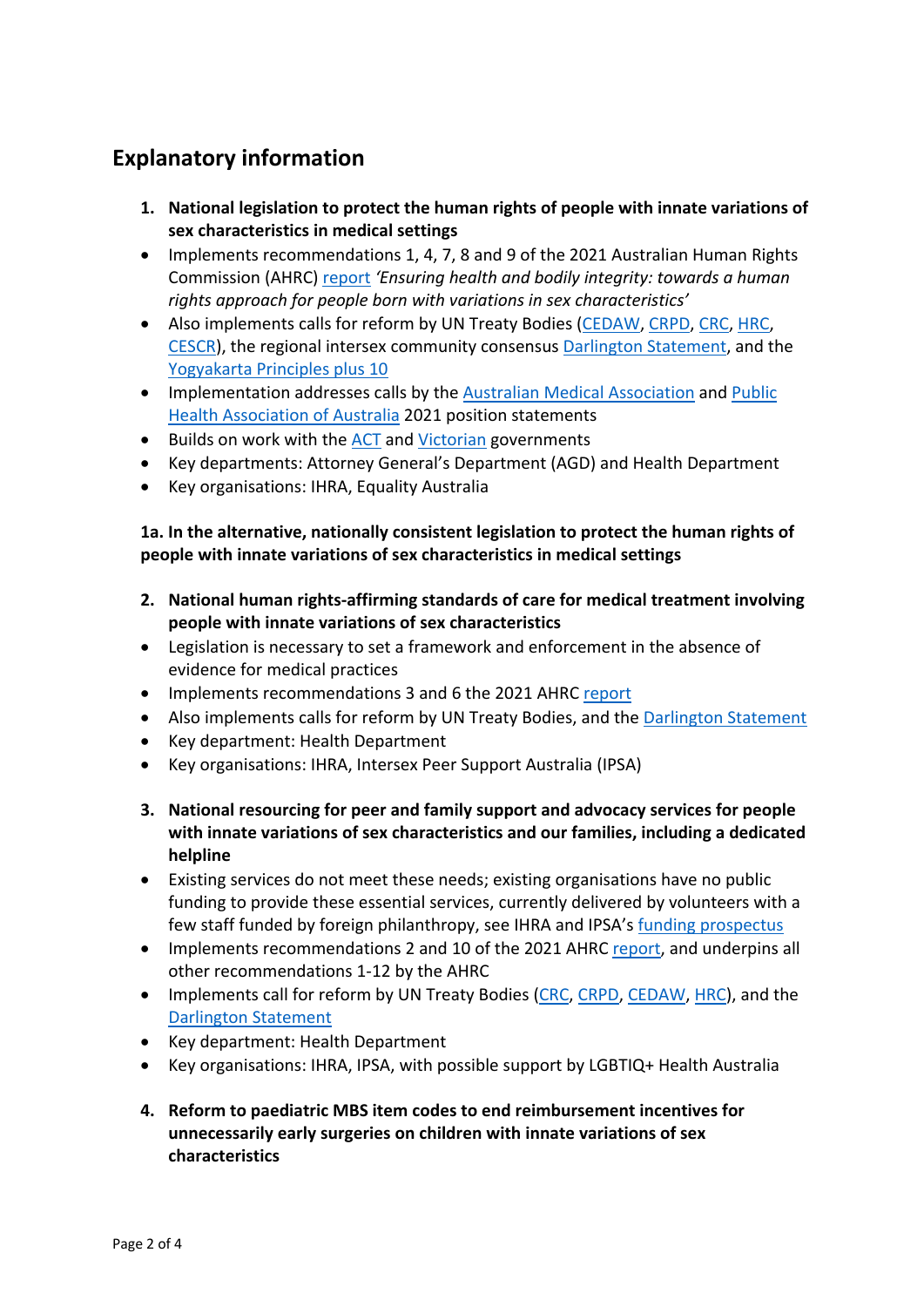- Supports recommendations 1, 4, 7, 8 and 9 of the 2021 Australian Human Rights Commission (AHRC) report 'Ensuring health and bodily integrity: towards a human rights approach for people born with variations in sex characteristics'
- Supports calls for reform by UN Treaty Bodies (CEDAW, CRPD, CRC, HRC, CESCR), the Darlington Statement, and the Yogyakarta Principles plus 10
- Supports calls by the Australian Medical Association and Public Health Association of Australia
- For further information, see Morgan Carpenter's analysis of Australian data
- Key departments: Health Department
- Key organisations: IHRA
- **5. Update sex/gender recognition guidelines to match the 2021 ABS Standard on Sex, Gender, Variations of Sex Characteristics and Sexual Orientation, to ensure accurate, respectful data collection in government and health systems**
- Implementation will end an erroneous construction of intersex as a third sex/gender category, as intended in the 2013 Gillard government amendments to the *Sex Discrimination Act 1984 (Cth)*
- Implements an existing and current national ABS standard
- Implements call for reform by the Darlington Statement
- Supports a 2021 national standard for general practices by the Royal Australian College of General Practitioners
- For further information, see Morgan Carpenter's analysis of Australian data
- Key departments: AGD, but implementation also by Health, DFAT and Services Australia
- Key organisations: IHRA, LGBTIQ+ Health Australia
- **6. Update the** *Sex Discrimination Act 1984 (Cth)* **to implement protections for people with innate variations of sex characteristics on the ground of 'sex characteristics' rather than 'intersex status'**
- Including provisions to support reasonable accommodations where needed
- Implements best practice defined in the Darlington Statement, and the Yogyakarta Principles plus 10
- Mirrors best practice reforms implemented in ACT, Victoria and Tasmania, and current proposals for reform in Queensland
- Key department: Needs leadership from the AGD
- Key organisations: IHRA, Equality Australia
- **7. Add missing protections in the** *Fair Work Act 2009 (Cth)*
- Addresses the omission of protections on grounds of intersex status, but reforms should ideally offer protection on the ground of sex characteristics
- Key department: Needs leadership from the AGD
- Key organisations: IHRA, Equality Australia, Just Equal